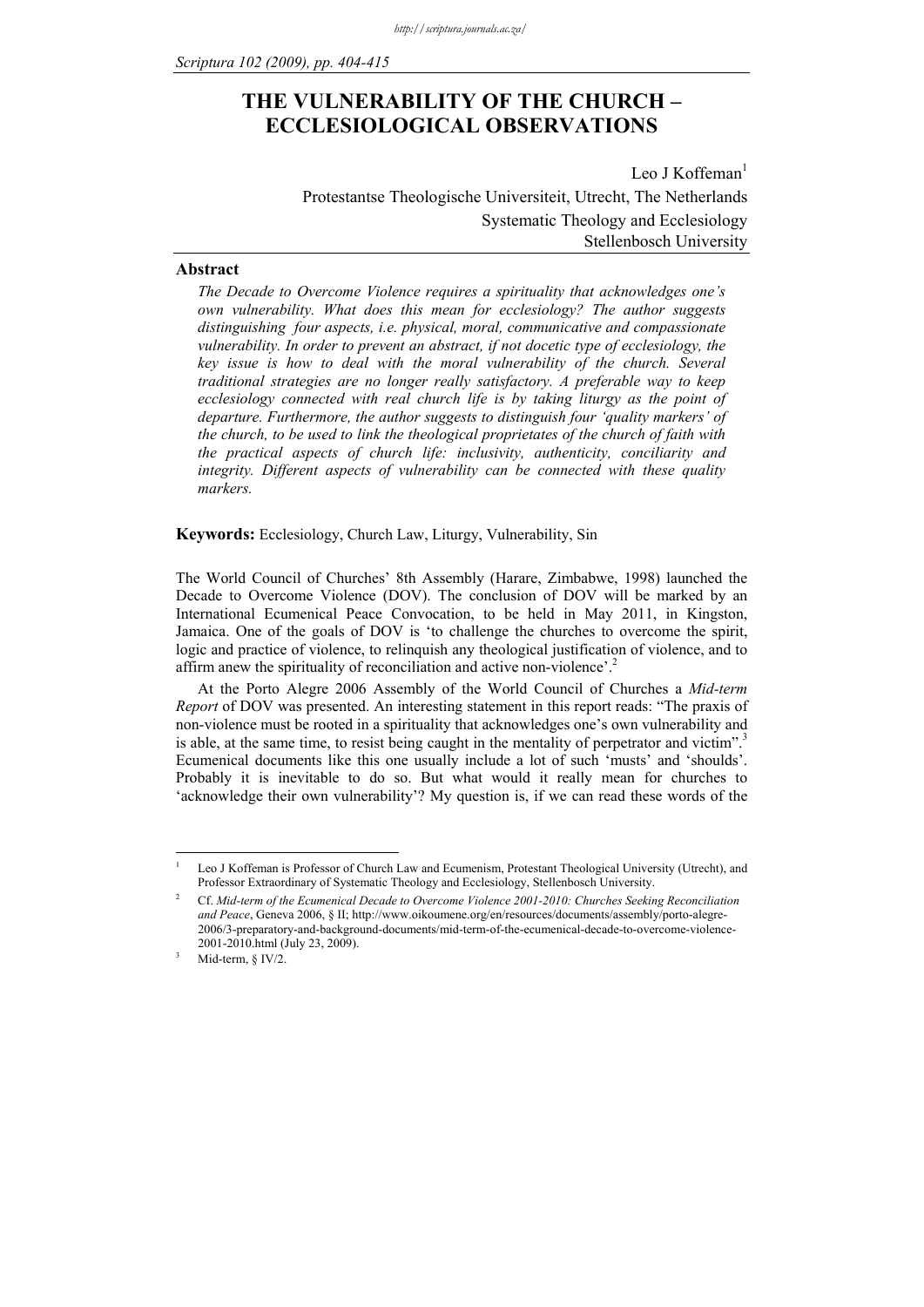*Mid-term Report* as an ecclesiological statement. What does it mean to take vulnerability seriously in ecclesiology? Is something like a 'vulnerable ecclesiology' possible?

Vulnerability necessarily refers to life as we experience it. It does not make sense to speak of vulnerability on a very abstract level. The most recent international ecumenical dialogue between de Roman Catholic Church and the World Methodist Council the following sentences says:

The Church is a community of weak and vulnerable human beings who often fail and fall, alone and together. (…) There is a danger of presenting an idealised picture which bears little resemblance to the visible reality of the Church as it has journeyed and struggled through history.<sup>4</sup>

These words speak to my concern. How  $-$  if at all  $-$  is the visible reality of the church being reflected in our theological discourse on the church, i.e. in ecclesiology? Of course, to some extent it is. For instance, issues like ordained ministry or the sacraments, which are key issues in ecclesiology, cannot be dealt with without any reference to the visible reality of the church? But is that all?

It is the sometimes baffling triviality and ambiguity of church life that first of all challenges me as a theologian, and more specifically as a 'church lawyer'. For me this refers to certain aspects of the vulnerability of the church.

It may not be difficult to recognize courageous and ground-breaking decisions of churches – even if no such decision goes without opposition. Where synods take a strong confessing stand, we may easily identify with them. In a South African context I think I don't even need to specify this. On the other hand in some instances we whole-heartedly reject certain ecclesial actions, if it is beyond doubt that they jeopardize the integrity of the proclamation of the Gospel, and no less that of the church involved. Again, we may all have the same examples in mind. But what makes me wonder as a theologian is the large grey area in between, between strong confessional stands on the one hand and evident heresy on the other. Or, in moral rather than confessional terms: between spiritual heroism and abject cowardice or injustice.

Vulnerability, like we see it in the triviality and ambiguity of church life, has many faces. One face is inertia,<sup>5</sup> for instance when a church in no way meets the challenges as inherent to its social-political context. Or when a church in its pastoral, catechetical and liturgical practice simply ignores the progress made in ecumenical dialogue. Another face is bureaucracy, for instance when church representatives on a denominational level tend to find ever new legal requirements which make it impossible to accommodate what a local congregation really deems necessary.

#### **Nico Koopman**

1

In an article in the *Journal of Reformed Theology* Nico Koopman gave some thorough insights into the vulnerability of the church, but from a different perspective. His view of vulnerability is not inspired by the perplexities of church life, but by a strong conviction with regard to the mission of the church. He takes his point of departure in the church as

<sup>4</sup> GGYC (*The grace given you in Christ. Catholics and Methodists reflect further on the Church*, 2006), § 50. See: http://www.vatican.va/roman\_curia/pontifical\_councils/chrstuni/meth-councildocs/rc\_pc\_chrstuni\_doc\_20060604\_seoul-report\_en.html (July 23, 2009).

Cf. Leo J Koffeman, 'An asymptotic dialogue. A response to Jeffrey Gros', in: E van der Borght (ed.), *The Unity of the Church: A Theological State of the Art and Beyond*, Brill Leiden 2009 (forthcoming).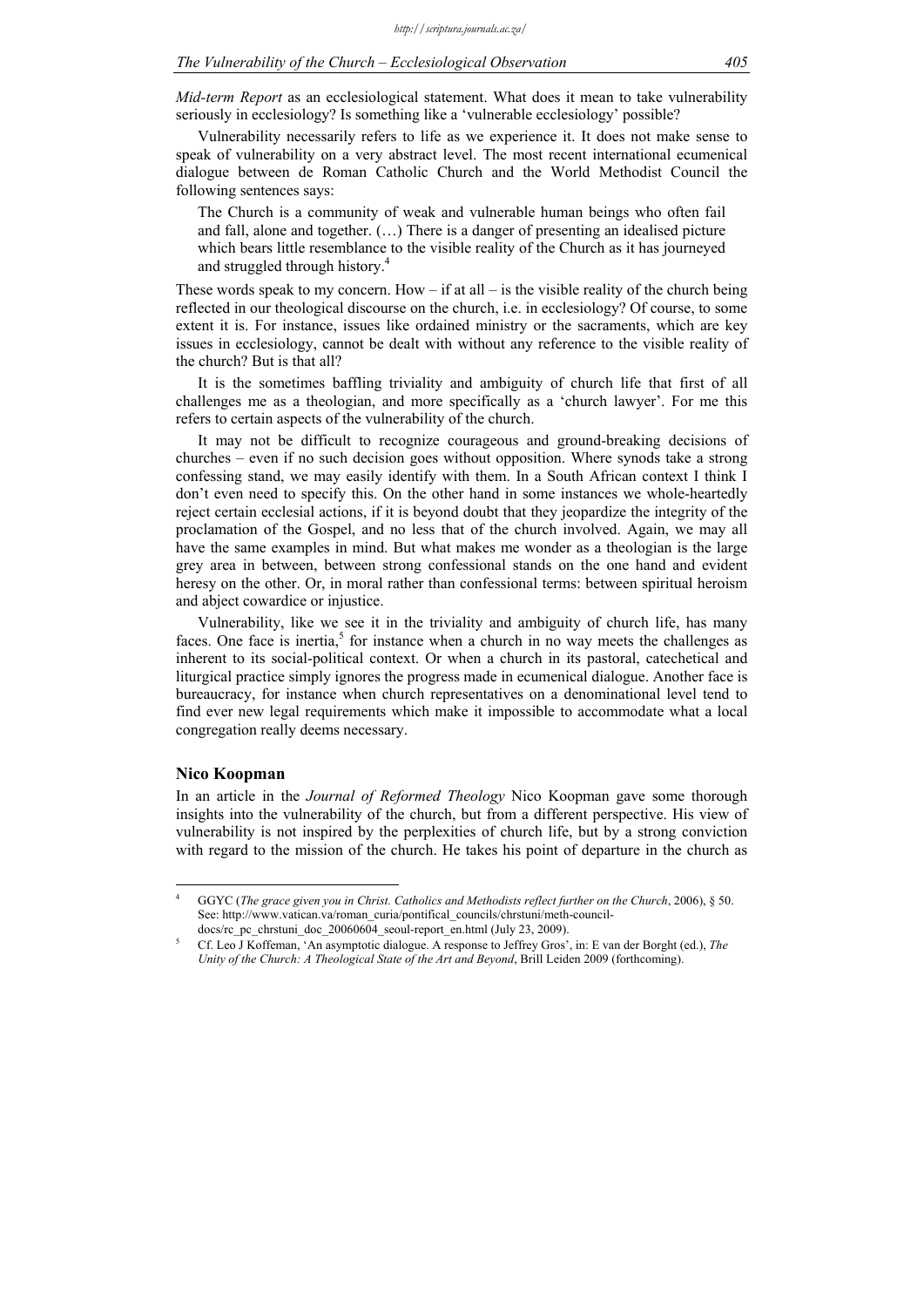#### *406 Koffeman*

church of the triune God: "Faith in the triune God is faith in the vulnerable God".<sup>6</sup> In the suffering of Jesus God shows his compassion for us. Like many ecumenical theologians today, Koopman refers to the three Cappadocians and their emphasis on the interdependence of the three Persons in the Trinity. The relationships between the three Persons have to be described in terms of origin rather than in terms of identity. In this context the ecumenical orthodox theologian Zizioulas speaks of the 'ecstatic' character of God. Koopman summarizes:

*Ecstasis* means that God's being is determined by his radical search for communion with the other. In fact, God is communion. In Jesus Christ, who became human, we are part of this communion. In this communion God finds his true being. This choice for *ecstasis*, for communion with his creatures, expresses the vulnerability of God (…) The vulnerability of God is manifested in the relations of interdependence between Father, Son and Spirit. It reaches its culmination point in the cross of Jesus Christ, and it comes to expression in the compassion, sympathy, concern, and solidarity of the triune God with a suffering world. From this vulnerable God (…) the church receives her essence, identity, and mission.<sup>7</sup>

Koopman reflects ecumenical ecclesiological insights that we can also find in the Faith and Order study document *The Nature and Mission of the Church<sup>8</sup>* (NMC). This so-called koinonia ecclesiology has been central in both multilateral and bilateral ecumenical dialogue for several decades now. It's basic conviction is: the Church is not merely the sum of individual believers living in communion with God and among themselves. "It is their common partaking in the life of God (2 Pet 1:4), who as Trinity is the source and focus of all communion". $\int$  In NMC, too, this view implies compassion, sympathy, concern, and solidarity with a suffering world: "Because koinonia is a participation in Christ crucified and risen, it is also part of the mission of the Church to share in the sufferings and hopes of humankind".<sup>10</sup> This view of the mission of the church is broader developed in the second part of NMC chapter I, on 'the Church of the Triune God'.<sup>11</sup> It for instance says:

As Christ's mission encompassed the preaching of the Word of God and the commitment to care for those suffering and in need, so the apostolic Church in its mission from the beginning combined preaching of the Word, the call to repentance, faith, baptism and diakonia. This the Church understands as an essential dimension of its identity.

In speaking of the vulnerability of the triune God and of the church, Koopman highlights and in a way radicalizes these aspects of ecclesiology. Vulnerability is 'part of the essence of the church'. "This vulnerability is based in the vulnerability of the triune God  $(...)$ , as well as in the vulnerability of human beings".<sup>13</sup> "The vocation, mission, ethics, and public theology of such a church is determined by the notion of vulnerability".14 According to Koopman this kind of vulnerability determines the relevance of the church:

<sup>6</sup> N Koopman, 'Vulnerable Church in a Vulnerable World? Towards an Ecclesiology of Vulnerability', in: *JRT* 2 (2008:240-254,241.

Koopman 2008:243f.

<sup>8</sup> *The Nature and Mission of the Church – A Stage on the Way to a Common Statement*, (Faith and Order Paper no. 198), WCC: Geneva 2005; http://www.oikoumene.org/fileadmin/files/wccmain/documents/p2/FO2005 198 en.pdf (July 23, 2009).

NMC, § 13, cf. § 24-33.

 $^{10}$  NMC, § 31.

<sup>&</sup>lt;sup>11</sup> Cf. NMC,  $\S$  34-42. NMC, § 38, cf. § 39-40, 77.

 $\frac{13}{14}$  Koopman 2008:241. Koopman 2008:246.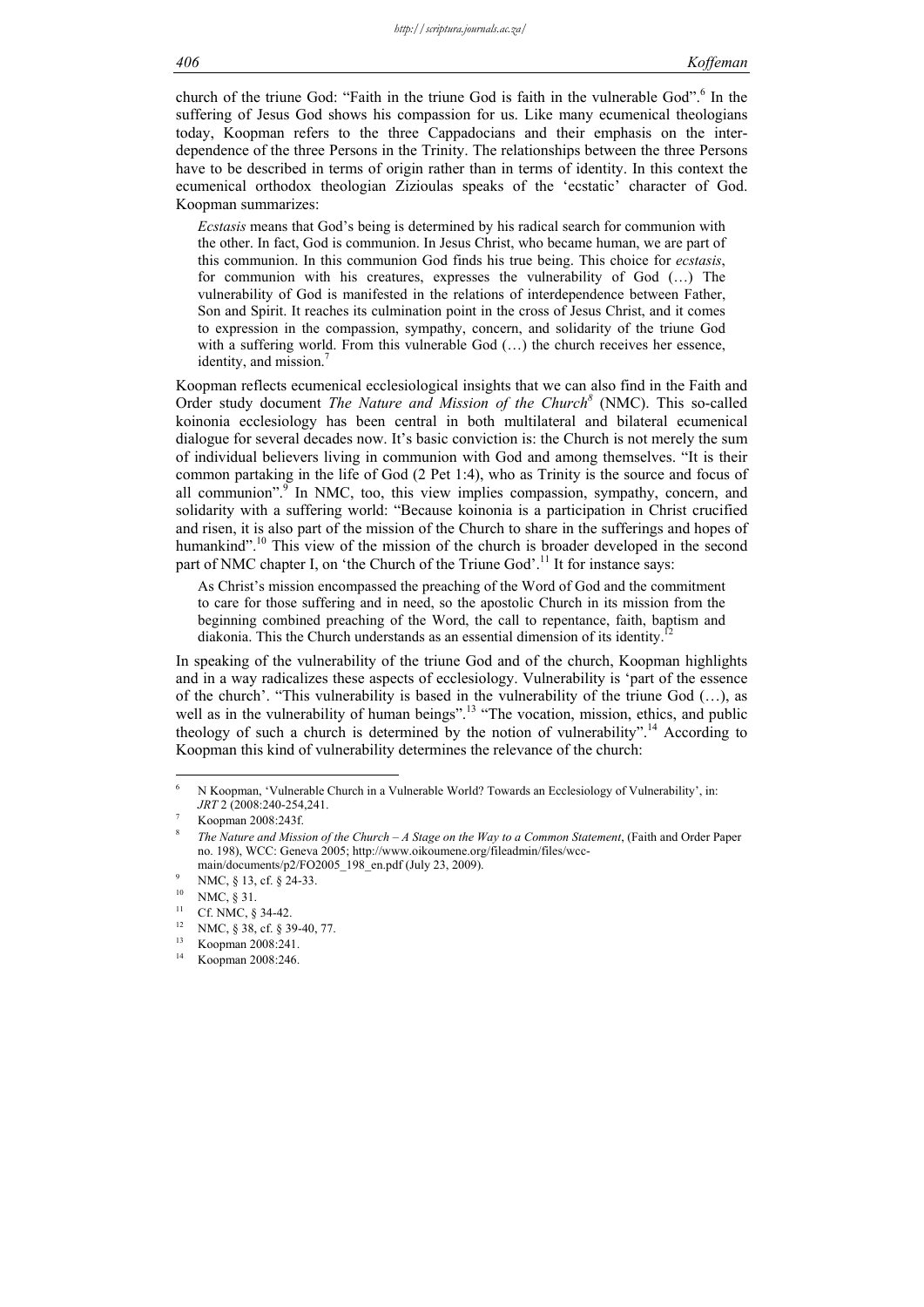To be church is to stand where God stands – i.e., in a special way, by way of priority, and primarily with the most vulnerable. This principle constitutes the parameters for the ethics of the vulnerable church. The moral status of our customs, traditions, policies, and practices in all walks of life is determined by the question: how do they impact the most vulnerable ones in specific, concrete situations?<sup>15</sup>

The reference to the *Belhar Confession*<sup>16</sup> is obvious. The strength of Koopman's approach is that 'vulnerability' has one clear meaning. Vulnerability is a quality of the triune God and of the church, which comes to expression in compassion, sympathy, concern, and solidarity with a suffering world. The cross of Jesus Christ is its culmination point. Therefore, the church is called to stand with the vulnerable, the poor, the destitute, and the wronged – with the victims of violence in all of its manifestations.

It seems to be clear that Koopman's interpretation of the vulnerability of the church is quite different from the interpretation I started this contribution with: vulnerability like we see it in the triviality and ambiguity of church life. One of the questions we have to deal with is: how are these different interpretations related? Do we use the same term for two completely different phenomena, or is it possible to bring them together into one picture?

### **Aspects of Vulnerability**

The church is a vulnerable community and a vulnerable institution in many respects, basically both in its relation to its context and in its internal dynamics. 'Vulnerability' is a multi-layered term. My proposal is to distinguish four aspects, i.e. physical, moral, communicative and compassionate vulnerability.

- 1. First of all, *physical vulnerability*. It refers to a physical risk of being subjected to violence, being damaged, hurt, destroyed, or killed; hardly anything is more vulnerable than a newborn baby. From that perspective the vulnerability of churches is inversely proportional to its size and/or power. The Protestant Church in the Netherlands can hardly be seen as vulnerable, but the Lutheran part of its constituency, containing no more than one percent of its membership, is.
- 2. Secondly, *moral vulnerability*. The term vulnerability can also be used in a moral context, and refer to the risk for someone to loose integrity and to give in to certain temptations. People can be vulnerable in terms of alcohol or drugs abuse, but also in terms of violence, inclined to the abuse of power. If we say, with the Roman Catholic – Methodist dialogue: "the Church is a community of weak and vulnerable human beings who often fail and fall, alone and together", $\frac{18}{18}$  this is meant. Violence plays a role in church life.

Both these interpretations – physical and moral vulnerability – seem to point to negative connotations of vulnerability. But we can also speak of positive forms of vulnerability:

3. Thirdly, I distinguish *communicative vulnerability*. We sometimes speak of vulnerability as a virtue. 'Presenting oneself in a vulnerable way' is supposed to be a

<sup>&</sup>lt;sup>15</sup>*Ibid 2008:250.*<br><sup>16</sup> Cf. *Belhar Confession*, § 4; http://www.ngkerk.org.za/VGKSA/documents/BelharConfession.doc (July 23,

<sup>2009).&</sup>lt;br><sup>17</sup> Koopman refers to this aspect only indirectly: "To be church in a vulnerable world is to be a vulnerable church. This is the case even though the membership numbers of the church might be high" (241). See *supra*, footnote 4.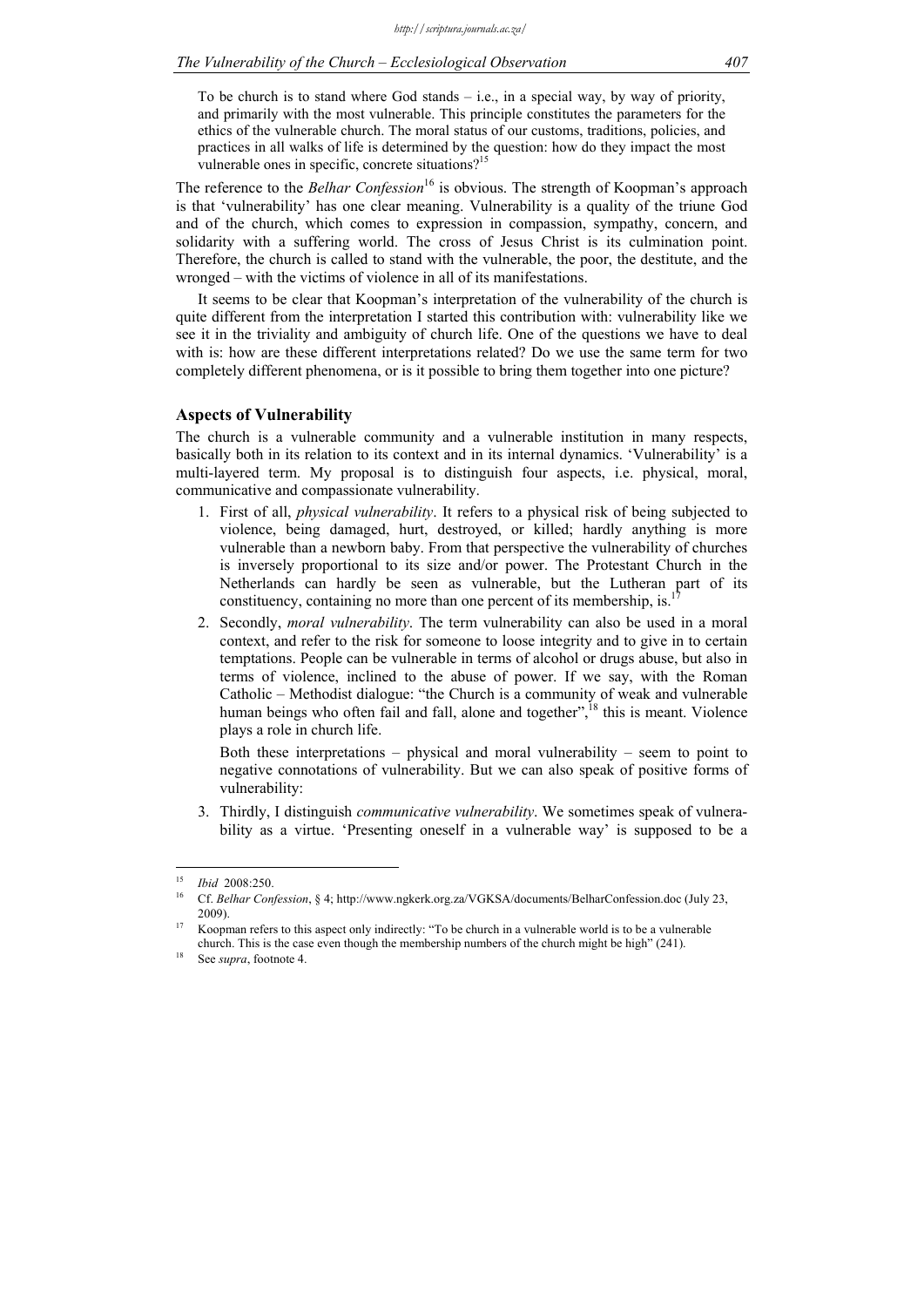positive quality. It then means: to be not too defensive, but open for fair criticism and debate, and ready to learn from new experiences, even if they at first sight might seem threatening. Such vulnerability, indeed, makes it possible to 'resist being caught in the mentality of perpetrator and victim'.<sup>19</sup>

4. Finally, *compassionate vulnerability*. This is how I want to characterize Koopman's understanding of vulnerability.

So, I distinguish four different aspects or interpretations of vulnerability. How can they be related in ecclesiology?

#### **Essence and Reality**

Ecclesiology has developed into one of the main fields of work in ecumenical theological research, particularly within the Faith and Order Commission. The most recent results of multilateral dialogue in this area were published in NMC. Already in the structure of this study document we can recognize the struggle to do justice to the tension between what we believe the church to be and what we can experience in day-to-day church life.

The decisive line of thinking is 'top-down', i.e. *from* the essence of the church *to* its visible reality. First, chapter I of NMC deals with 'the Church of the Triune God', and therefore with its 'nature and mission', and then chapter II speaks about 'the Church in History' from the perspective of its being a 'Church *in via*'. This approach is very common, and it indeed has its advantages. Most of all, it makes it easy to recognize biblical and other traditional 'high' insights, images and metaphors. Characteristics of the church as 'the people of God', 'the Body of Christ', and 'the temple of the Holy Spirit' can be given a 'safe' place in the first part of theological discourse. The same goes for the Nicene *proprietates*: the Church is one, holy, catholic and apostolic. But it is exactly this 'safe place' that might be problematic after all.

The (necessary) distinction between the essence of the church and its visible reality can easily result in a full division of both. All questionable aspects of church life then find their natural place in the second part of ecclesiological discourse, about the church *in via*. This is where the negative aspects of the vulnerability of the church – and especially its moral vulnerability – can be taken into account, in fact by way of concession: the church in its essence *is* one or catholic, the Body of Christ or a 'sign and instrument of God's intention and plan for the world',<sup>20</sup> but we have to admit: in practice it often *is not*; or at least its reality is ambiguous. Fortunately, we can identify positive signs of what the church 'in essence is' in what we see in church history and in present-day church life. Nevertheless, a lot of it does not meet the standards of the essential nature of the church.

In NMC we see this approach clearly in the way the Nicene *proprietates* are being dealt with in the second chapter. As an example, let me quote the paragraph on apostolicity:

The essential apostolicity of the Church stands in contrast to shortcomings and errors of the churches in their proclamation of the Word of God. Nevertheless, this apostolicity is witnessed to in the many ways in which the Church, under the guidance of the Holy Spirit, has been faithful to the testimony of the apostles concerning Jesus Christ. The Church is called to return continuously to the apostolic truth and to be renewed in its worship and mission stemming from its apostolic origin (cf. Acts 2:42-47). By doing so

<u>.</u>

<sup>&</sup>lt;sup>19</sup> Mid-term, § IV/2; see *supra*, footnote 3.<br><sup>20</sup> Cf. NMC, § 43-47.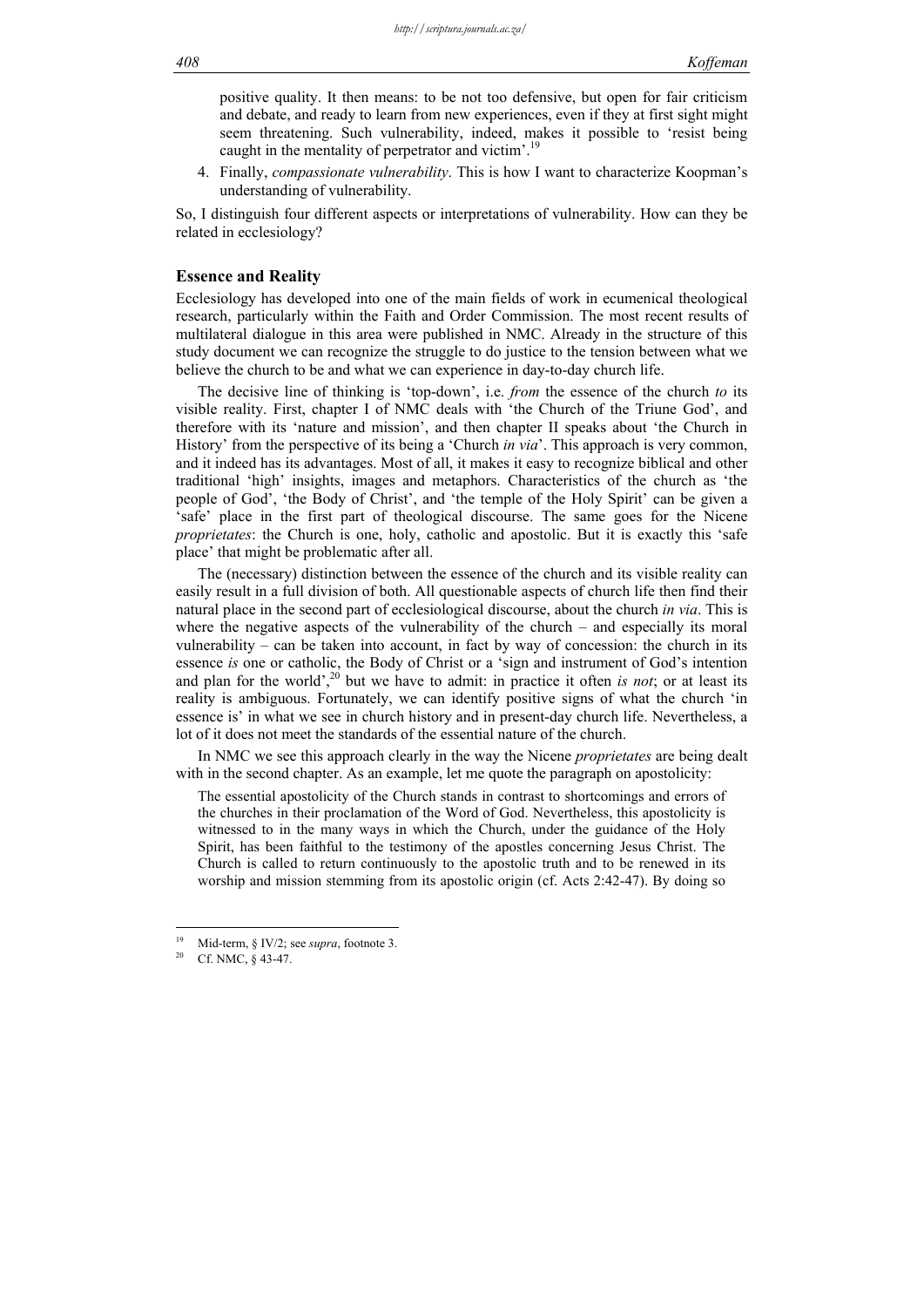it makes visible, and does justice to, the apostolic Gospel which is already given to it and works in it in the Spirit, making it the Church. $2<sup>1</sup>$ 

On the one hand, there is the essential apostolicity of the Church, to a certain degree visible in its faithfulness to the testimony of the apostles. On the other hand we see shortcomings and errors of the churches in their proclamation of the Word of God. But they seem not to be very relevant. Both aspects are bridged in the call to return to the apostolic truth and to be renewed in worship and mission.

In many ecclesiological studies and official church documents we see a similar approach. In such cases in fact three aspects of ecclesiology are being taken into account. Ecclesiology is about what the church 'in essence is', and/or it is about what the church 'should be', and/or – in an eschatological perspective – it is about what the church 'will be'.

The focus on 'what the church in essence is' is common in ecclesiology, as we saw from the structure of NMC. The focus on 'what the church should be' usually is being presented as an ethical consequence of this essence of the church. It is in fact also the core of Koopman's article: compassionate vulnerability is part of the essence of the church, and therefore the church is called to be vulnerable. The same could go for what I called 'communicative vulnerability': it can be based on a koinonia ecclesiology, and therefore materialize as an aspect of the calling of the church.

In a similar way, ecumenical documents use to say: because the church *is* one, it *should be* one, etc. In other words: the unity of the church – and the same goes for all other essential characteristics of the church – is at the same time a gift and a calling.<sup>22</sup> And as far as the church we see is *not* what it is called to be, we live from hope: one day the church will be what it should be. Gift and calling imply a promise.

However, all three of these aspects tend to distract attention from the triviality and ambiguity of 'what the church is – and is  $not$  – in reality'. The focus on gift, calling and promise easily leads to a type of ecclesiology in which what people experience in day-today church life is taken less seriously as theologically not decisive, or even ignored as totally irrelevant. This is where I want to try and take some further steps.

#### **Moral Vulnerability**

In my view the role of physical, communicative and compassionate vulnerability in the church can only be fully valued if we know how to deal with its moral vulnerability. If not, our ecclesiology might easily become too abstract, if not docetic. Undoubtedly, the most difficult aspect of the vulnerability of the church – in terms of how we experience day-today church life and, by consequence, in terms of ecclesiological thinking – is this moral one. Physical vulnerability – especially as it is manifest after decades of secularization in my Dutch context – may sometimes discourage us, we nevertheless have several theological strategies to cope with it. The physical vulnerability of the church might even be romanticized and be seen as a sign – or proof? – of its integrity: 'a true church should not be part of the power structures of this world'.

Communicative and compassionate vulnerability have a strong ethical connotation and can at least easily be integrated into our view of what the church should be like. But it is

 $21$ <sup>21</sup> NMC,  $\frac{5}{6}$  56.

Cf. the Canberra Statement 'The Unity of the Church: Gift and Calling'; http://www.oikoumene.org/en/resources/documents/wcc-commissions/faith-and-order-commission/i-unitythe-church-and-its-mission/the-unity-of-the-church-gift-and-calling-the-canberra-statement.html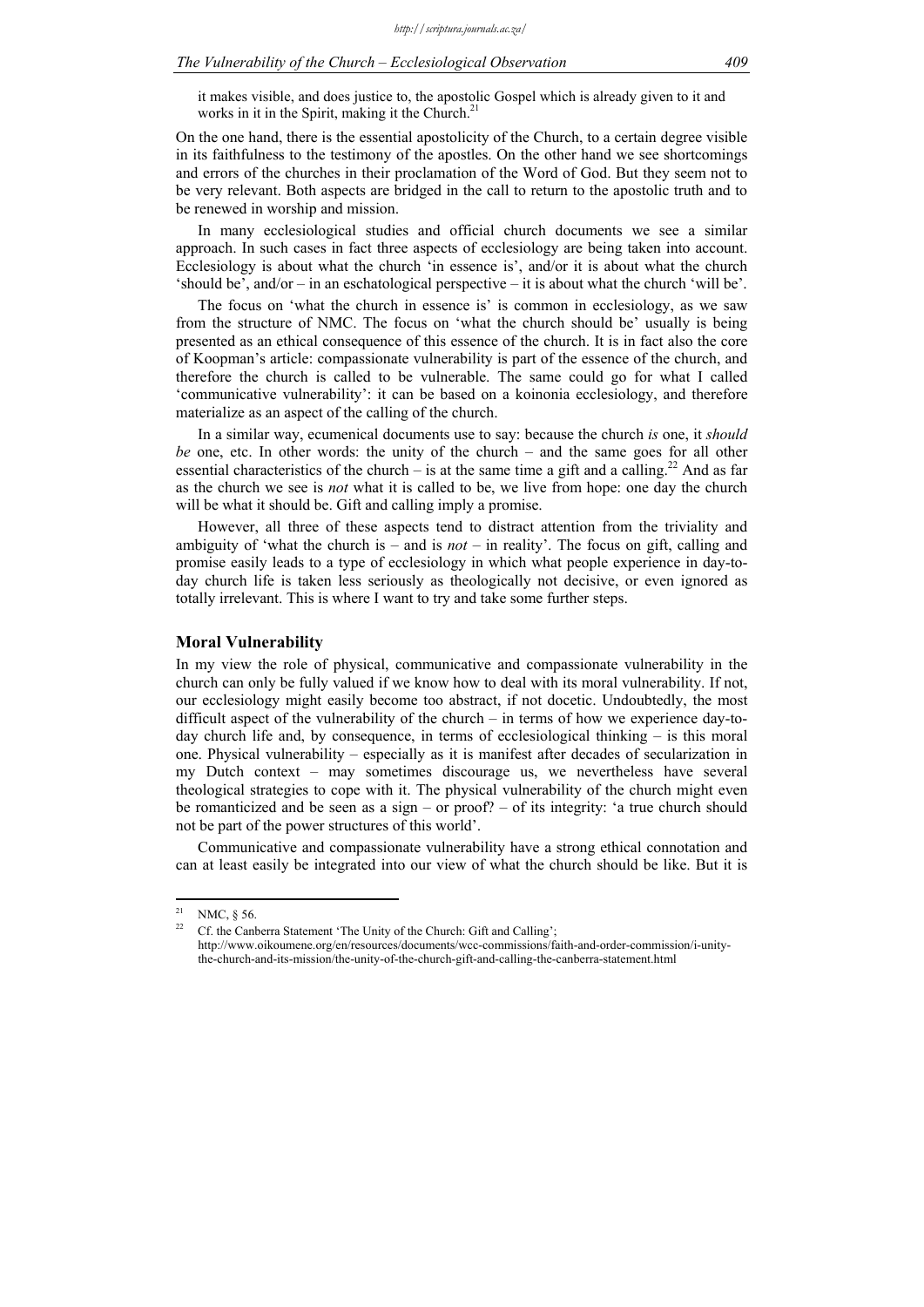exactly this 'should be' that raises fundamental questions. To what extent do we recognize communicative vulnerability in the churches we are part of? Are they really open for fair criticism and debate, and ready to learn from new experiences? And what about compassionate vulnerability? Do they really stand with the vulnerable, the poor, the destitute, and the wronged? How does violence play a role in this all? A church can be an accessory to, if not directly guilty of violence. It is the church's moral vulnerability that really challenges our ecclesiological concepts.

In the history of ecclesiology this challenge, of course, has been recognized. How can we adequately take into account the sins of the church (if this wording is appropriate at all)? Quite a few strategies which have traditionally been used, are not really satisfactory any more – if they ever were. Let me mention five of them, partly overlapping one another.

- 1. A strong division between the invisible and the visible aspects of the church makes it possible to keep the invisible 'true essence' of the church apart from the visible and sinful 'appearances' of the church; in fact, ecclesiological docetism serves as an answer – or an escape – here.
- 2. By way of paradoxical ecclesiology, others find a solution in an analogical use of the Lutheran *simul iustus ac peccator*, speaking of the church as *simul iusta ac peccatrix* (cf Luther: *casta meretrix*, a chaste whore), and sometimes so in an unhistorical way: then a sterile status quo is the result.
- 3. Besides that, Reformed ecclesiology tended to use the distinction between 'the true church' and 'the false church(es)' to cope with this theological problem. It is clear that this is an extremely idealistic approach: it can only been maintained for some time in the aftermath of church reform (mostly resulting in secession) and at the expense of ecumenical awareness. Moral vulnerability cannot be prevented by opting out. The adage *ecclesia reformata semper reformanda* in itself already contradicts this strategy.
- 4. E.g. Roman Catholic doctrine works with another distinction, between the church and its members. The sins of the members of the church, including those of its most representative members like the bishops and the pope, do not really affect the holiness of the church itself: "the Church, embracing in its bosom sinners, at the same time holy and always in need of being purified (*sancta simul et semper purificanda*), always follows the way of penance and renewal".<sup>23</sup>
- 5. Yet another 'solution' is given in a radically eschatological ecclesiology. In the *eschaton* the Church will be the spotless bride of Christ (cf Eph 5:25-27), but for now we should not have any expectation of the churches as we experience them. Sin is part of the 'already', purity is part of the 'not yet'.

In NMC disputed ecclesiological issues which cannot (yet) be formulated in terms of convergence between the different traditions are being dealt with in so-called 'boxes', paragraphs which by means of a specific lay-out can be directly recognized as needing further debate. The issue of 'the church and sin' is the subject of such a box, immediately after paragraph 56, i.e. following the second exposé on the Nicene *proprietates*, from the perspective of "the sometimes continual tension in the historical life of the Church between that which is already given and that which is not yet fully realized".<sup>24</sup>

 $\overline{23}$ 23 Second Vatican Council, *Lumen Gentium*, § 8;http://www.vatican.va/archive/hist\_councils/ii\_vatican\_council/ documents/vat-ii\_const\_19641121\_lumen-gentium\_en.html 24 NMC, § 52.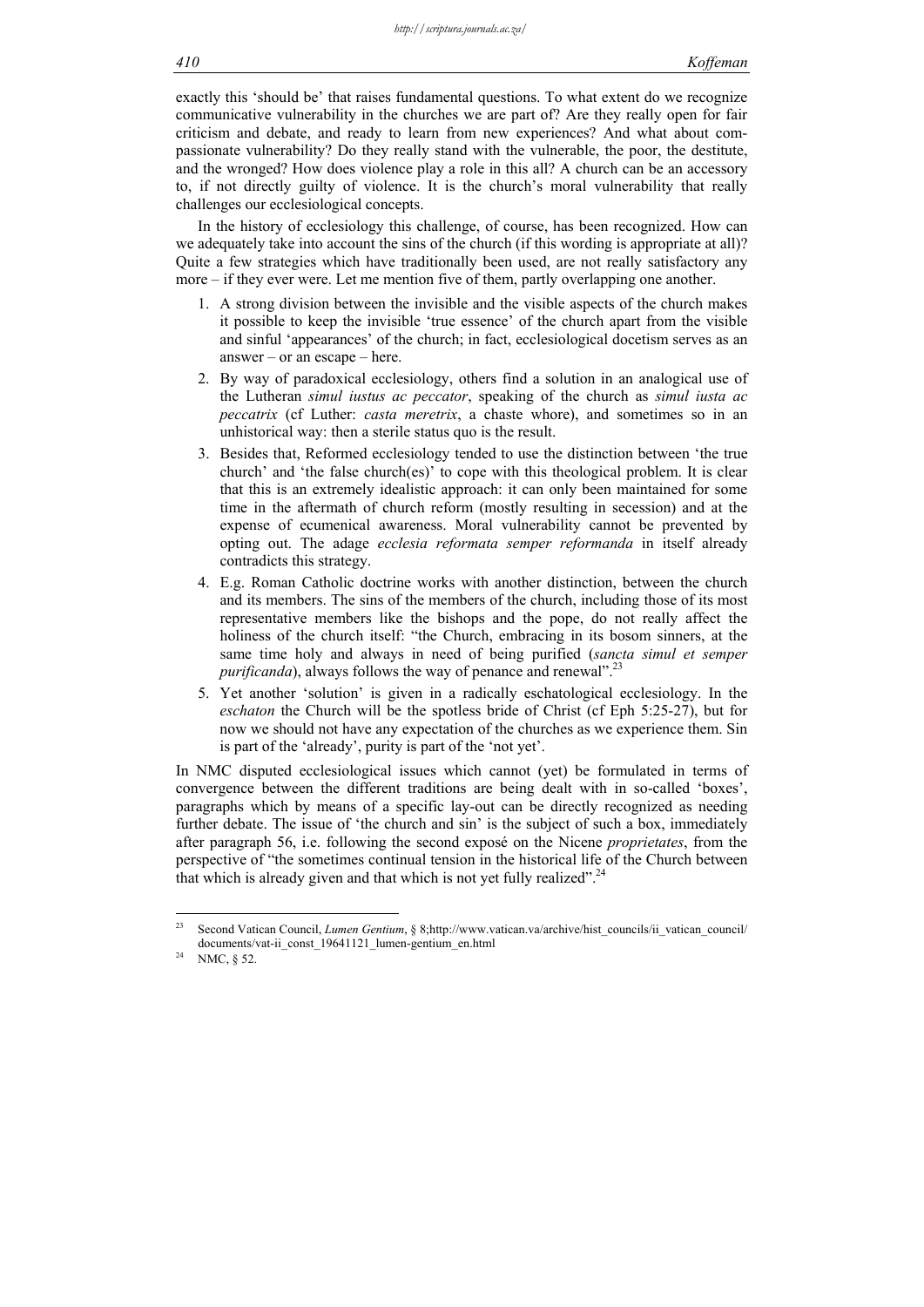In this box we first find a statement all churches can share: "All the churches agree that there is sin, corporate and individual, in the Church's history (cf Rev 2:2)". But the churches differ as to how this reality should be understood and expressed. Without connecting them with specific confessional traditions, three different approaches are identified. For some, it is impossible to say: 'the Church sins'. The church is first of all a gift of God, and therefore it cannot sin. This gift is lived out in fragile human beings who are liable to sin, but the sins of the members of the Church are not the sins of the Church. This is the fourth strategy mentioned above.

The second and third approaches are described in these words:

Others, while they too state that the Church, as the creature of God's Word and Spirit, the body of Christ, is holy and without sin, say at the same time that it does sin. They say this because they define the Church as the communion of its members who – although they are justified believers brought to birth by the Spirit, and Christ's own body – in this world are still sinful human beings (cf 1 Jn 1:8-10).

Yet others believe that while one cannot speak of the sins of the Church, sin in the Church may become systemic and also affect the institution.

The difference between the second approach and the first one lies in the fact that in defining the church the second one takes the communion of its members as its point of departure, whereas the first one starts from the opposite perspective, the church as a gift of God. This second approach seems to be dominant in protestant ecclesiology, which usually is based on a view of the church as the sum total of believers (*congregatio fidelium*). A strength of the third approach might be its awareness of the institutional aspects of the church. Rather than going into a deeper analysis of these approaches<sup>25</sup> I want to refer to the way this 'box' tries to make a step towards an ecumenical solution of the issue of 'the church and sin'. I quote the final sentences:

While there are these different understandings concerning the Church and sin, we ask whether all churches might not be able to agree on the following proposition: The relationship between sin and holiness in the Church is not a relationship of two equal realities, because sin and holiness do not exist on the same level. Rather, holiness denotes the Church's nature and God's will for it, while sinfulness is contrary to both (cf 1 Cor 15:21-26).

I assume that the suggested proposition as such is acceptable. But to what extent does it really solve the problem? Certainly, sinfulness is contrary to the Church's nature and is contrary to God's will for the church, but this does not answer the question as to how ecclesiology can recognize the trivial and ambiguous facts in church life.

One of the classical theological sentences I heard as a student forty years ago and I have never forgotten is: '*nondum considerasti quanti ponderis sit peccatum*'.26 'You have not yet taken into account the full weight of sin' – it is how Anselm of Canterbury reacts to interpretations of reconciliation in Christ which in his view miss the point. In a similar way ecclesiology might miss the point as long as the moral vulnerability of the church has not been taken into account. Of course, the church is built on the forgiveness of sins. But how decisive this may be, sin of the church can neither be ignored, nor accommodated or

<sup>25</sup> I intensively dealt with the same issues in: Leo J. Koffeman, `The Nature of Sin in the Church', in: ME Brinkman en HPJ Witte (ed.), *From Roots to Fruits* (European Studies of the World Alliance of Reformed Churches, Nr. 3), Geneva: WARC, 1998:79-99. Cf. Leo J Koffeman, *Het goed recht van de kerk. Een theologische inleiding op het kerkrecht*, Kampen 2009:264-271. 26 Anselmus Cantuariensis, *Cur Deus Homo?*, I 21.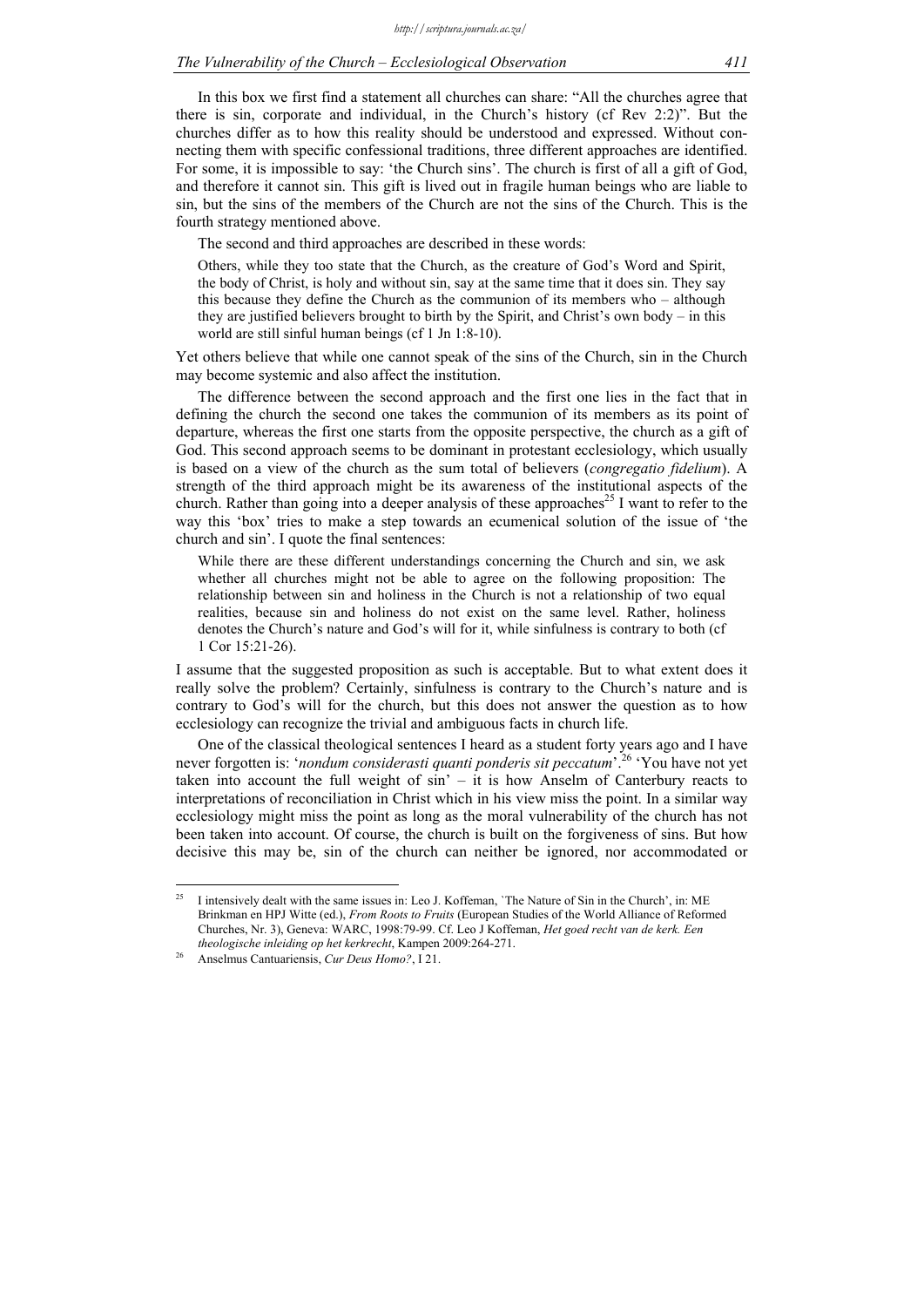#### *412 Koffeman*

explained. It is still there, and it is part and parcel of the church in its earthly manifestation, as a community and an institution under the continuous threat of loosing its integrity. NMC's statement that sin and holiness do not exist on the same level, does not really help in this respect. In a way, it still sounds too 'balanced'. But may be the discussion as such is far too abstract on the NMC level. The ecumenical deadlock in this respect conceals and reveals interests of all churches in terms of legitimizing historical decisions. So, let us try to come closer to real church life again.

#### **Liturgical Ecclesiology**

In my view the best way to keep ecclesiology connected with real church life is by taking liturgy as the point of departure of ecclesiological thinking.<sup>27</sup> What the church is, is first of all recognizable in a normal Sunday morning worship service, where the Word of God is being proclaimed and the sacraments are being administered. Here we can see that the church is first of all *creatura Verbi*, living out of the living Word of God. Here the church 'happens'. This is also where 'ecclesiology from above' – like: the church is the *una sancta catholica apostolica* – and 'ecclesiology from below' – like: the church is the sum total of believers – meet. The church as koinonia lives from the grace of God, who in the power of the Holy Spirit shares his life with us in the proclamation of the Word and the administration of baptism and holy supper. Nowhere the church is more visible than here. The liturgy is the *locus ecclesiologicus* par excellence.

Based on this, we can make a number of ecclesiological distinctions. One of them is the distinction between ordained ministry and the community. Both are essential aspects of the church, as liturgy already shows. Their interplay is vital. From one perspective we could say that the community should have priority. It all boils down to the way men and women live their daily life as Christians. The 'mission of the Church to share in the sufferings and hopes of humankind',<sup>28</sup> is fulfilled in the way ordinary church members show compassion, sympathy, concern, and solidarity. To a large extent we have no possibility to perceive this: it is the mainly hidden reality of the 'salting salt'. It is also difficult to determine the moral vulnerability of the church in this respect. If a church community turns a blind eye to violence in society or to the role its own culture plays in maintaining structures of injustice, this is ecclesiologically relevant. It is not enough and not even possible to reduce such cultural biases to the individual responsibility or guilt of individual church members. Of course, each of them plays his/her own role, but the whole is more then the sum total of the parts. The culture of a community itself needs to be addressed in ecclesiology.

From another perspective we could as well say that ordained ministry should have priority: at least on the long run the sincere proclamation of the Word of God by devoted ministers is constitutive of the church. This brings us closer to the institutional aspects (including the legal aspects) of the church, and at least there the moral vulnerability of the church has to be taken seriously. That is where the triviality and the ambiguity of the church certainly cannot be neglected.

So, in my view liturgy, community and ministry together have to be taken as the point of departure of ecclesiological thinking, rather than an abstract definition of the 'essence' of the church or a sociological description of the characteristics of present-day church-life. This insight is also decisive in terms of church law. Church law is 'liturgical' in nature: it

<u>.</u>

<sup>&</sup>lt;sup>27</sup> Cf Koffeman 2009:101-113.

Cf NMC,  $§$  31.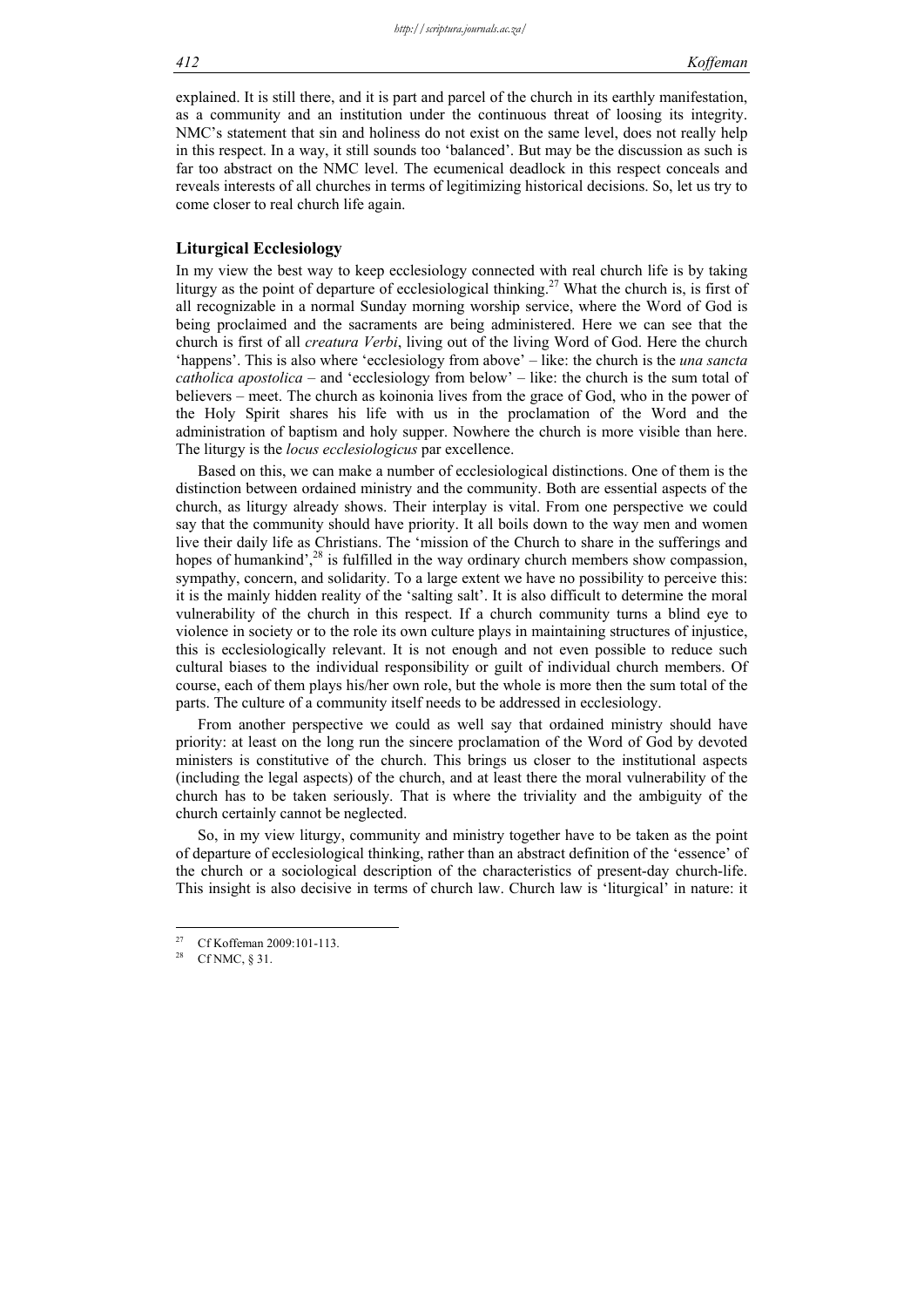has to find its decisive contents and structures from a reflection on what liturgy is. For this very reason ecclesiology and church law necessarily have to be contextual, or at least contextualized. If not, it hardly makes sense to speak about the qualities (*proprietates*) and characteristics (*notae*) of the church. This also applies to the vulnerability of the church: is can only be assessed in a specific context, which determines its position in society (physical vulnerability), its risks of failure and corruption (moral vulnerability), its possibilities and needs to be open for fair criticism and debate, and ready to learn from new experiences (communicative vulnerability), and its calling to express compassion, sympathy, concern, and solidarity God with a suffering world (compassionate vulnerability).

## **Quality Markers**

The theological discipline of church law has to be rooted in sound ecclesiology. But how can and should church law and ecclesiology be related? I would suggest<sup>29</sup> to distinguish four 'quality markers' of the church, to be used to link the theological *proprietates* of the church of faith with the practical aspects of church life. These quality markers can function as criteria in the way we analyze and shape daily church life in a specific context, and they can help us to assess what can and should be done in terms of church legislation to make the church as an institution better meet these standards. The following quality markers might play a role here.

- 1. Inclusivity, as derived from the catholicity of the church we believe, and first of all related to the purpose of the church. A church cannot accept 'self-evident' mechanism of exclusion, be they ethnic, social, economic, or cultural in nature. It is aware of the relative significance of its historical constituency, and of the need to go beyond them, in mission and diaconate. This requires institutional provisions.
- 2. Authenticity, as derived from the apostolicity of the church we believe, and first of all related to the sources of the church. Holy Scripture and tradition determine church life. A church needs certain structures and procedures to safeguard this to the best of its abilities.
- 3. Conciliarity as derived from the unity of the church we believe, and first of all related to the relations within the church – and between churches. In its institutional form a church should facilitate communication between people and groups within the church, to foster a community in which the gifts of all contribute to the calling of the church.
- 4. Integrity, as derived from the holiness of the church we believe, and first of all related to the boundaries of the church. Not everything can be accepted within a church. Sometimes churches need to say 'no'.

It is possible to connect different aspects of vulnerability with these quality markers. Compassionate vulnerability, as far as the institutional side of the church is concerned, is directly related to the inclusivity of a church. In terms of church law we need to ask ourselves, if not the way we organize our churches effectively excludes people who are victims of the violence incorporated in our social, economic, and cultural systems. The church is not only supposed to be a church *for* or *with* those who suffer but also a church *of* those who suffer.

Communicative vulnerability is even more dependent on the way we organize church life, including the regulations of church law. Here conciliarity is decisive, which includes –

<sup>29</sup> Cf Koffeman 2009:163-181.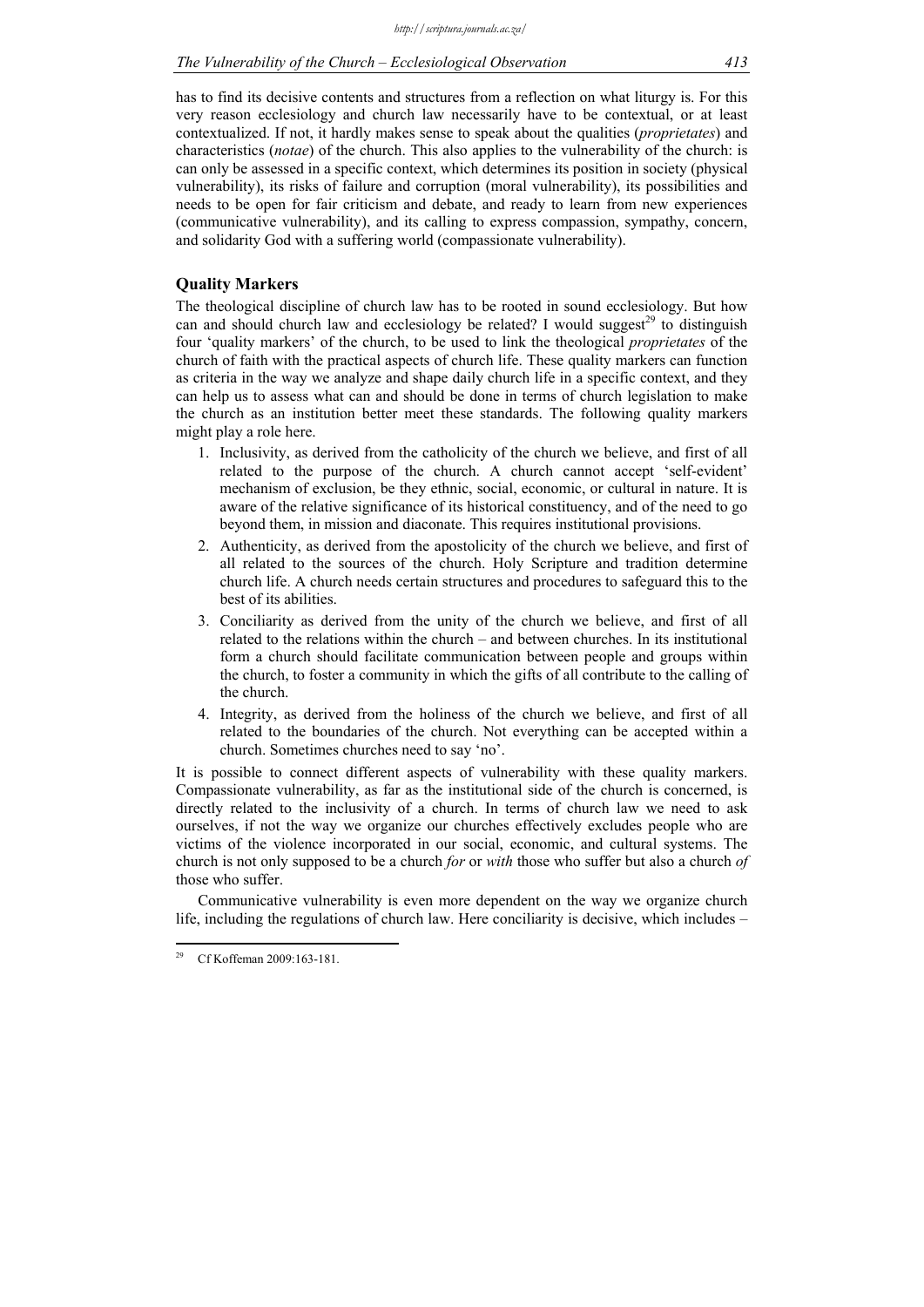using another ecumenical key word – mutual accountability. Do our ecclesial structures, both on a local and a supra-local level, really foster communication? Are our church law stipulations really helping the church to be open for fair criticism and debate, and to be ready to learn from new experiences? Checks and balances in the way power is distributed within the church, as well as adequate legal procedures to prevent and fight power abuse, are pivotal in this respect.

Of course, in all these cases the issue is not only church law as a set of regulations. Church life is more than church law. And much depends on the way we use our procedures. But I am convinced that church law can play an important role in creating and maintaining a church, characterized by both compassionate and communicative vulnerability.

But what about moral vulnerability? As far as I can see this is in fact the reverse side of the same medal. If churches put in place adequate church law provisions in order to foster compassionate and communicative vulnerability, they at the same time reduce the risks of moral vulnerability. All human institutions are vulnerable in this respect; churches are no exception. That is exactly why we need to enhance the church's compassionate and communicative vulnerability.

#### **Finally, Vulnerable Ecclesiology?**

So much about the vulnerability of the church. Some final thoughts should be given to vulnerable ecclesiology. That is not the same. Also our way of dealing with the church from a theological perspective is not beyond the risk of not recognizing its own vulnerability.

In my view this is where primarily communicative vulnerability is important. Ecclesiology should be vulnerable, in the sense of: not defensive, open for criticism and debate, ready to learn. This is not new, of course. It is a self-evident aspect of academic theology. But for ecclesiology nowadays it points to two very important requirements.

On the one hand communicative vulnerability implies that ecclesiology should go beyond the traditional confessional frameworks that for centuries have determined this theological *locus*. Ecclesiology is ecumenical in nature:<sup>30</sup> interconfessional and intercultural exchange is a necessary condition of sound ecclesiological thinking.

On the other hand, it says that ecclesiology should always be related to the church in real life and in its specific context, not giving in to the temptation to idealize the church. Therefore, ecclesiology is necessarily a form of public theology.

<sup>30</sup> Cf the German church law expert Hans Dombois, who sees the theological discipline of church law as ecumenical in nature.